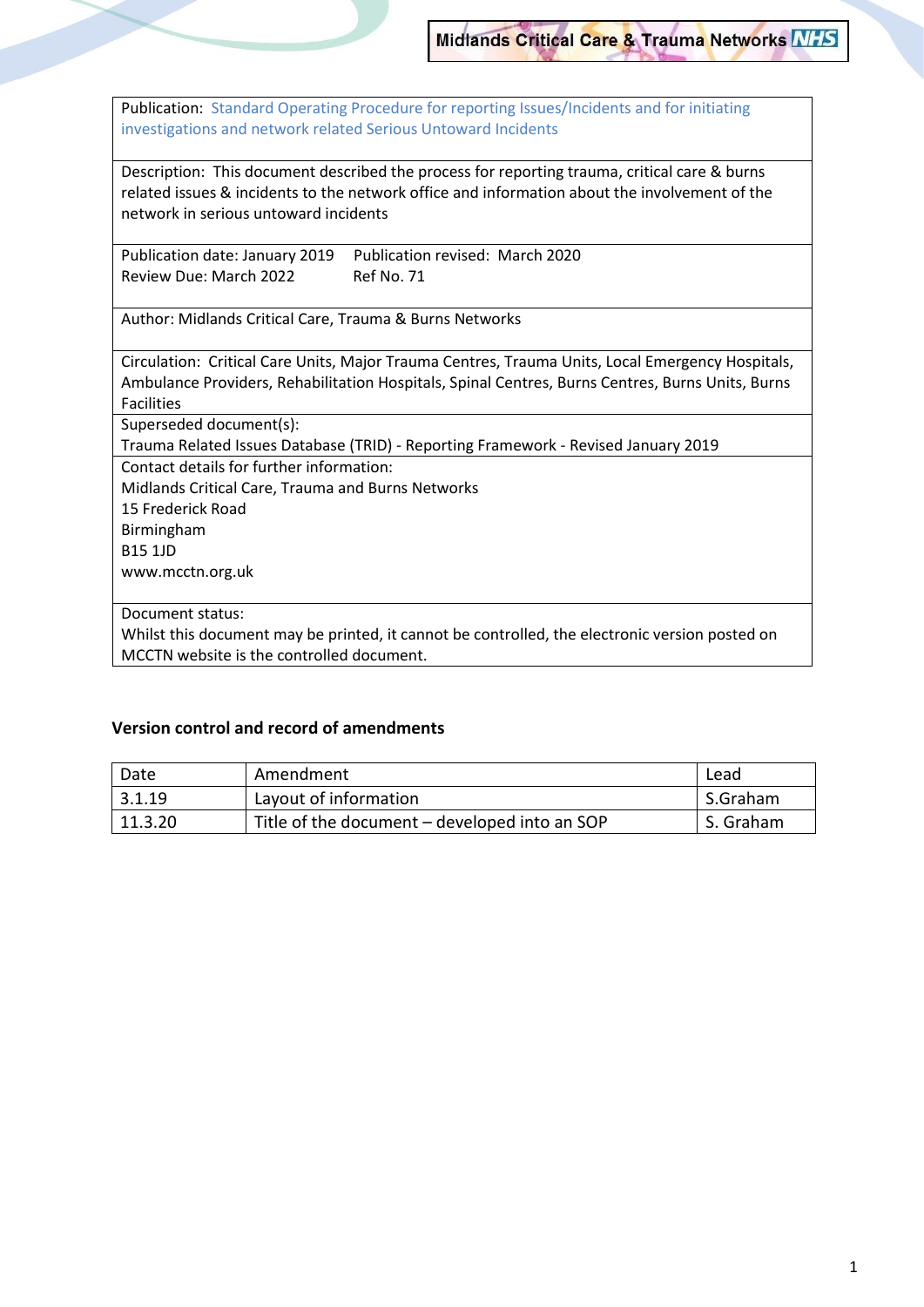## **1. Background**

The Midlands Operational Delivery Networks (MODN) for Trauma, Critical Care & Burns operate an incident reporting system which is part of their governance process. Each has its own title; Trauma is the Trauma Related Issues Database (TRID), Critical Care is the Critical Care Related Issues Database (CCRID) and Burns is the Burns Incident Log (BIL).

The system is used to report trauma, critical care & burns related issues/incidents respectively, but can be used to report risks & preventable deaths. Its purpose is to ensure accurate and timely investigation about issues reported to the network offices from any organisation/service within our region.

## **1.2. Purpose**

The purpose of the SOP is to inform every service who is part of the MODNs the process for reporting issues to the network office, the investigation process and escalation of network related Serious Untoward Incidents (SUIs), (*other similar terms may be used*).

## **1.3. Scope**

Any personnel working for a service within the region served by the MODNs can report issues to their network office. These services will include Major Trauma Centres, Trauma Units, Local Emergency Hospitals, Critical Care Units, Ambulance Service Providers, Spinal Centres & Rehabilitation Hospitals, Burns Centres, Burns Units & Burns Facilities.

## **1.4. Responsibilities**

All Trusts will continue to use their internal governance and reporting systems e.g. Datix system however, we recognise that there are some issues that will require peer support and investigation by the ODN as it may relate to wider training issues, change in practice or pathways etc, reducing risk etc.

It is reasonable to expect any level of personnel from the services mentioned to report issues however, some individuals may wish to request that these be reported via their nursing or medical lead, senior personnel or governance leads.

It is the responsibility of the MODNs to ensure that this SOP is adhered to and to instruct personnel of its use, allowing the network to examine issues through this formal process.

## **1.5. Procedure**

## **1.5.1. Issues/Incident Reporting Process**

a) Services will submit issues to the network office as early as possible **via secure email** using either the report form (appendix 1) or via the Datix style form found on our website via Trauma = *[www.mcctn.org.uk/trid.html](http://www.mcctn.org.uk/trid.html)* Critical Care *= <https://www.mcctn.org.uk/ccrid.html>*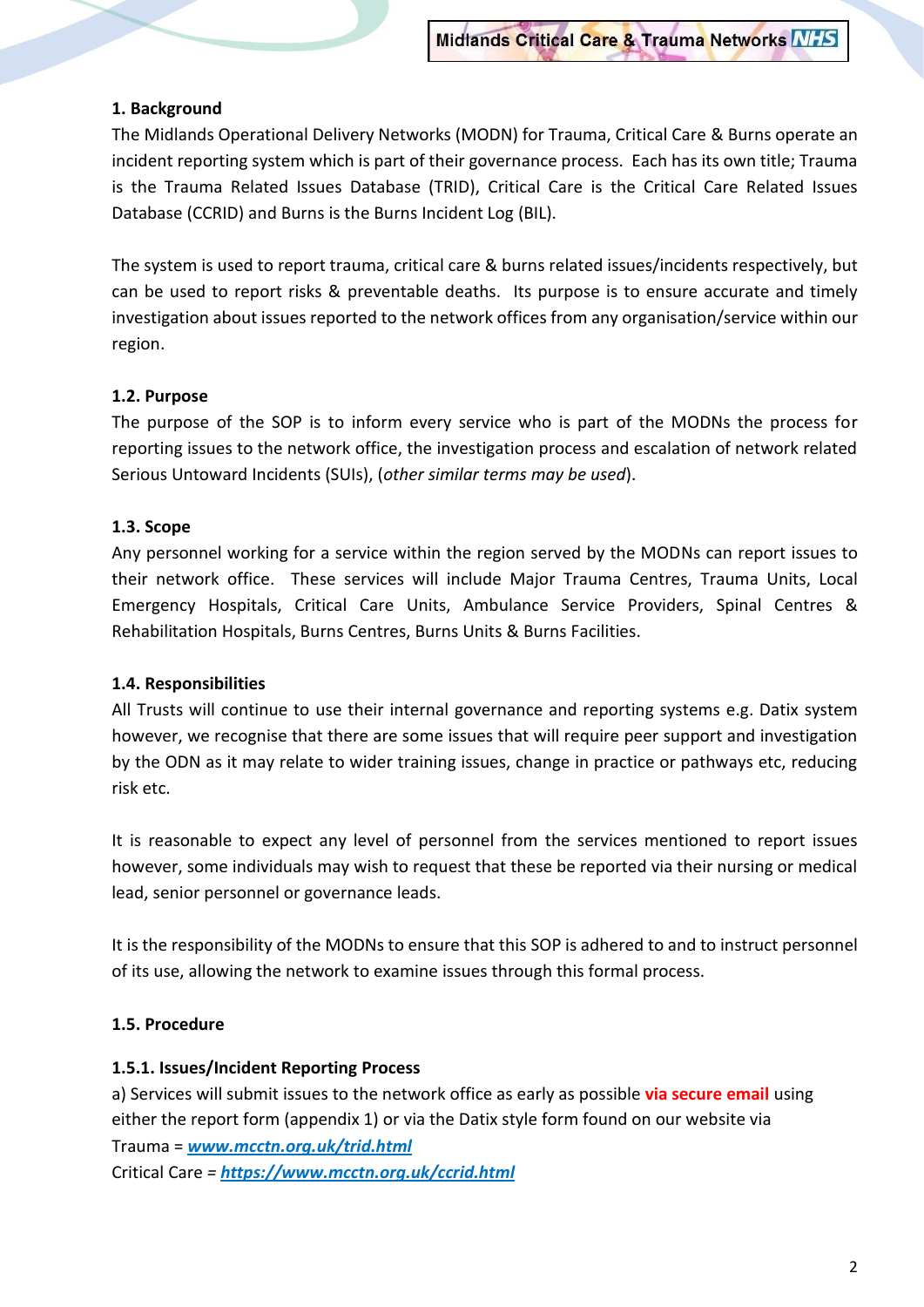## Burns = *<https://www.mcctn.org.uk/issue-log.html>*

b) The network office will enter the details of the issue onto the purpose-built database within 2 working days and will be risk scored using an agreed algorithm appendix 2.

c) The network office will reply to the person reporting the issue within 3 working days, providing a unique reference number for further correspondence and to inform them of the investigation route to be taken, described in 1.5.2. a) or b)

d) Upon completion of all investigation the issue will be closed but will remain on the database for auditing purposes or should it be necessary to reopen the case. All those involved in the investigation will be sent a closing letter providing details of the agreed outcome within a week of closure.

## **1.5.2. Investigation Routes**

There are 3 routes of investigation:

a) **Internal only,** where communication is between one service to another. Most issues can be dealt with in this manner and closed off quickly with assistance from the network office.

b) **Network Board meetings,** where peers from trauma, critical care or burns meet on a regular basis and will be presented with an in-depth case study presentation of the issue, leading to discussion and a resolution. The board may identify learning points/service improvement or further actions as required to allow closure of the issue.

If a resolution cannot be agreed in a timely manner, the issue will be followed up by the -

c) **Network Manager, Medical Lead of respective network and the Commissioner of the service**  who will seek further clarification and a process leading to closure of the issue.

## **1.5.3. Serious Untoward Incident Investigations**

On occasion there is a need for a more formal review of an issue or when a SUI is reported to the network.

a) *SUI requested by a service –* the service initiates it themselves and the network is asked to be involved in the investigation to offer the support of external clinicians or provide a second opinion by a trained individual or brought to the respective network board meeting.

b) *Following submission of an issue and subsequent risk scoring* - the case is escalated to the Network Medical Lead & Network Manager who will request a SUI investigation is undertaken or an external review by another network. Appropriate paperwork will be completed.

The Midlands Network is in the fortunate position to work with 3 trauma networks and 3 critical care networks, each will be used as external reviewers to the other, should it be deemed necessary.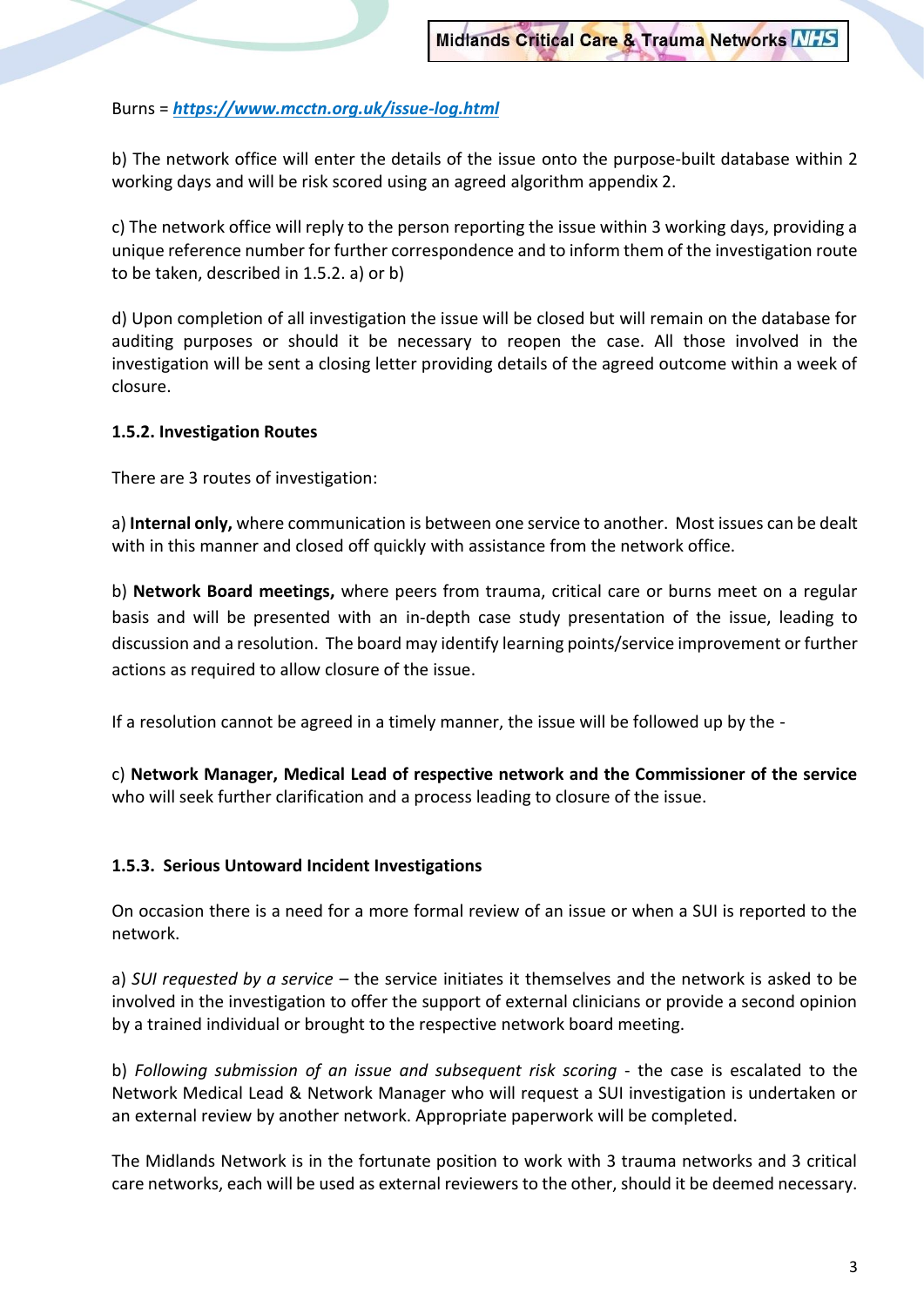## **1.6. Timescales**

Timely investigation is imperative. Those involved in any investigation are required to: a. Respond within 14 days of initial notification of the issue.

b. Investigate the issue within 8 weeks of receiving the notification and when unable to meet the deadline to immediately notify the Network office.

## **1.7. Issues Database**

The database is used to record the details provided on the report form and entries are retained for reporting purposes but are also used for identifying particular patterns or themes across services or regions we cover. **No patient identifiable information is kept on the database.** 

Reminders are sent to anyone who has outstanding actions on a monthly basis and following agreement to close an investigation, the date is recorded, and the details of the issue are sent via a closing letter to all involved in the investigation.

The database is maintained by the network office.

### **1.8. Abbreviations**

| <b>TRID</b>    | Trauma Related Issues Database                               |
|----------------|--------------------------------------------------------------|
| <b>CCRID</b>   | <b>Critical Care Related Issues Database</b>                 |
| BIL.           | <b>Burns Incident Log</b>                                    |
| <b>MCCTODN</b> | Midlands Critical Care & Trauma Operational Delivery Network |
| <b>MBCODN</b>  | Midlands Burn Care Operational Delivery Network              |
| SOP            | <b>Standard Operating Procedure</b>                          |
| PaQ            | Performance & Quality                                        |
| <b>SUI</b>     | Serious Untoward Incident                                    |

#### **1.9. Appendices**

Appendix 1 Issues/Incident Report Form v5 (can be adapted for any service)

Appendix 2 Risk scoring algorithm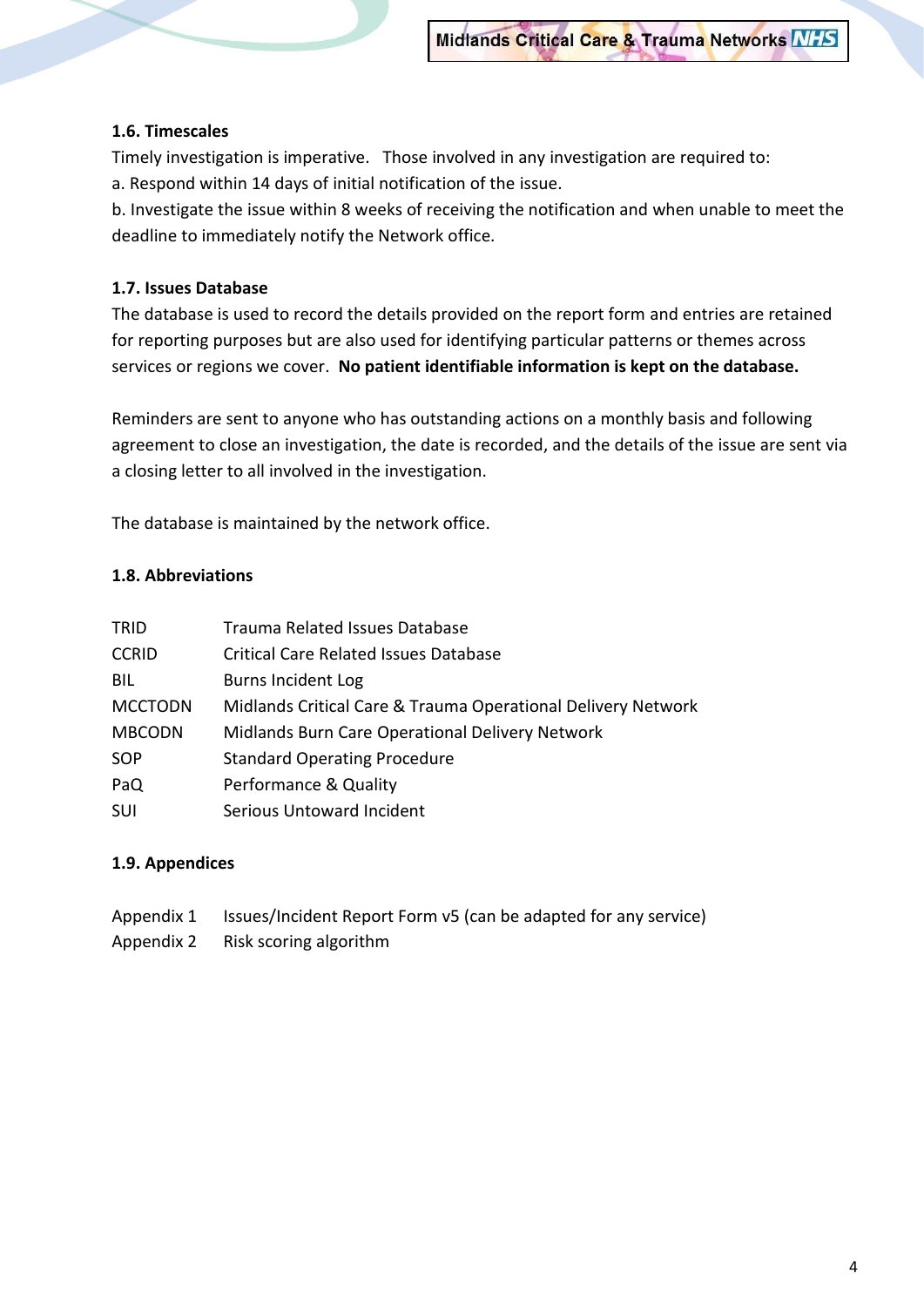Appendix 1

## Issues/Incident Report Form V5

#### **Please use this form to notify the Network of an adverse event as soon as possible**

**via secure email** to [stephen.littleson@nhs.net](mailto:stephen.littleson@nhs.net) using the report form or complete online via appropriate web link

## **Part 1 - Notification**

Datix or Other Trust Reference Number: Reporting Clinician: Reporting Organisation: Date of notification:

# **Part 2 – Patient Details – Only used when sending via secure email above. This information will not**

#### **be entered onto the TRID database.**

| The control hotel below<br>. <b>.</b> |  |
|---------------------------------------|--|
| NHS Number                            |  |
| Date of Birth                         |  |
| Patient name                          |  |

#### **Part 3 – Pre-hospital Details**

If the issue is pre-hospital related please provide the **case number** found on the top of the Patient Report Form (PRF) - not the PRF number. This will speed up the investigation process.

### **Part 4 – Case Details**

|                                   | Issue 1         | Issue 2         | Issue 3         |
|-----------------------------------|-----------------|-----------------|-----------------|
| Date the issue occurred?          |                 |                 |                 |
| Time the issue occurred?          |                 |                 |                 |
| Trust / organisation the          | Choose an item. | Choose an item. | Choose an item. |
| issue is about?                   |                 |                 |                 |
| Other, if not on above list       |                 |                 |                 |
| <b>Issue location</b>             | Choose an item. | Choose an item. | Choose an item. |
| Other, if not on above list       |                 |                 |                 |
| <b>Issue Type</b>                 | Choose an item. | Choose an item. | Choose an item. |
| Other, if not on above list       |                 |                 |                 |
| <b>Issue Team</b>                 | Choose an item. | Choose an item. | Choose an item. |
| Other, if not on above list       |                 |                 |                 |
| Issue Description? - please       |                 |                 |                 |
| provide as much detail as         |                 |                 |                 |
| possible inc time-lines           |                 |                 |                 |
|                                   |                 |                 |                 |
| What actions have been            |                 |                 |                 |
| taken to date?                    |                 |                 |                 |
|                                   |                 |                 |                 |
|                                   |                 |                 |                 |
| What actions are                  |                 |                 |                 |
| outstanding?                      |                 |                 |                 |
|                                   |                 |                 |                 |
|                                   |                 |                 |                 |
| Please indicate if you wish to    |                 |                 |                 |
| discuss this case at your Network |                 |                 |                 |
| <b>Board Meeting</b>              |                 |                 |                 |
|                                   |                 |                 |                 |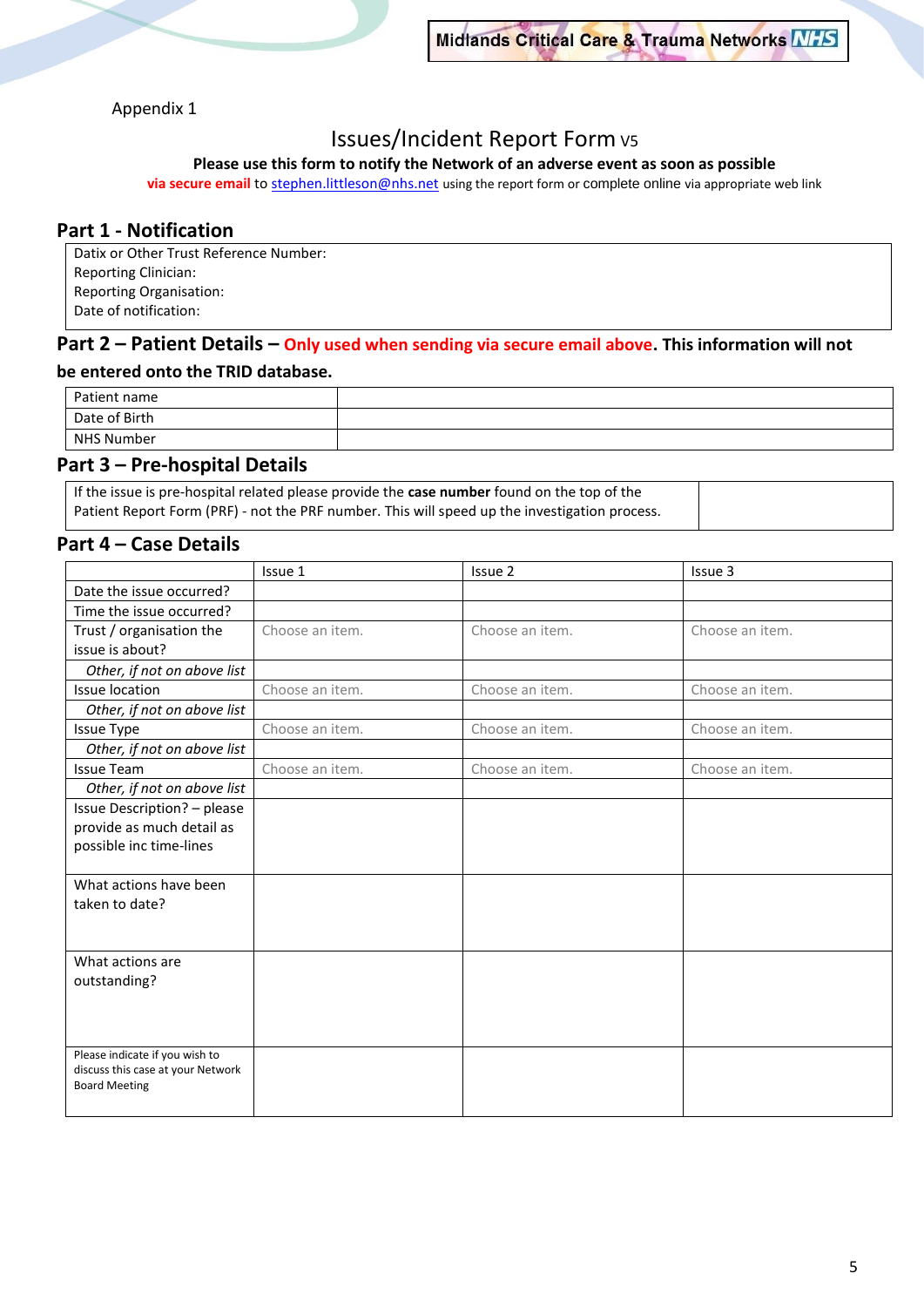## Appendix 2

## **Risk Scoring**

## **Instructions for use**

- Use table 1 to determine the consequence score for the potential adverse outcome relevant to the risk being evaluated.
- Use table 2 to determine the likelihood score for those adverse outcomes.
- Calculate the risk score the risk multiplying the consequence by the likelihood.

#### Table 1:

| Unlikely<br><b>Descriptor</b><br>Likely<br><b>Possible</b><br>Rare<br>Might happen or<br>Will probably<br>This will probably<br>Do not expect it to<br>Frequency<br>happen/recur but it<br>How often might it/does<br>happen/recur but it<br>recur occasionally<br>never happen/recur | Likelihood score |                       |                     |                                                         |
|---------------------------------------------------------------------------------------------------------------------------------------------------------------------------------------------------------------------------------------------------------------------------------------|------------------|-----------------------|---------------------|---------------------------------------------------------|
|                                                                                                                                                                                                                                                                                       |                  |                       |                     | <b>Almost certain</b>                                   |
| issue<br>-SO                                                                                                                                                                                                                                                                          | it happen        | is possible it may do | is not a persisting | Will undoubtedly<br>happen/recur.possibly<br>frequently |

#### Table 2:

| .                        |      |                 |                 |        |                |
|--------------------------|------|-----------------|-----------------|--------|----------------|
| <b>Consequence Score</b> | Rare | <b>Unlikely</b> | <b>Possible</b> | Likely | Almost certain |
| 5 Catastrophic           |      | 10              | 15              | 20     | 25             |
| 4 Major                  |      |                 | 12              | 16     | 20             |
| 3 Moderate               |      | 6               |                 | 12     | 15             |
| 2 Minor                  |      | 4               | 6               |        | 10             |
| 1 Negligible             |      |                 |                 |        |                |

1 – 3 Low risk  $\overline{4 - 6}$  Moderate risk  $\overline{8 - 12}$  High risk  $\overline{15 - 25}$  Extreme

| <b>Guidance Information</b><br>Only                                                   | Consequence score (severity levels) and examples of descriptors                                    |                                                                                                                                                                                                     |                                                                                                                                                                                                                                                                                                 |                                                                                                                                                                                                                                                      |                                                                                                                                                                                                                    |
|---------------------------------------------------------------------------------------|----------------------------------------------------------------------------------------------------|-----------------------------------------------------------------------------------------------------------------------------------------------------------------------------------------------------|-------------------------------------------------------------------------------------------------------------------------------------------------------------------------------------------------------------------------------------------------------------------------------------------------|------------------------------------------------------------------------------------------------------------------------------------------------------------------------------------------------------------------------------------------------------|--------------------------------------------------------------------------------------------------------------------------------------------------------------------------------------------------------------------|
|                                                                                       | $\mathbf{1}$                                                                                       | $\overline{2}$                                                                                                                                                                                      | $\overline{\mathbf{3}}$                                                                                                                                                                                                                                                                         | 4                                                                                                                                                                                                                                                    | 5                                                                                                                                                                                                                  |
| <b>Domains</b>                                                                        | Negligible                                                                                         | <b>Minor</b>                                                                                                                                                                                        | <b>Moderate</b>                                                                                                                                                                                                                                                                                 | <b>Major</b>                                                                                                                                                                                                                                         | <b>Catastrophic</b>                                                                                                                                                                                                |
| Impact on the safety of patients,<br>staff or public<br>(physical/psychological harm) | Minimal injury<br>requiring<br>no/minimal<br>intervention or<br>treatment.<br>No time off work     | Minor injury or<br>illness, requiring<br>minor intervention<br>Requiring time off<br>work for $>3$ days<br>Increase in length<br>of hospital stay by<br>$1-3$ days                                  | <b>Moderate injury</b><br>requiring<br>professional<br>intervention<br><b>Requiring time off</b><br>work for 4-14 days<br>Increase in length<br>of hospital stay by<br>$4-15$ davs<br><b>RIDDOR/agency</b><br>reportable incident<br>An event which<br>impacts on a small<br>number of patients | <b>Major injury leading</b><br>to long-term<br>incapacity/disability<br><b>Requiring time off</b><br>work for >14 days<br>Increase in length of<br>hospital stay by >15<br>days<br><b>Mismanagement of</b><br>patient care with<br>long-term effects | Incident leading to<br>death<br><b>Multiple permanent</b><br>injuries or<br><i>irreversible</i> health<br>effects<br>An event which<br>impacts on a large<br>number of patients                                    |
| Quality/complaints/audit                                                              | Peripheral<br>element of<br>treatment or<br>service<br>suboptimal<br>Informal<br>complaint/inquiry | <b>Overall treatment</b><br>or service<br>suboptimal<br>Formal complaint<br>$(\text{stage } 1)$<br>Local resolution<br>Single failure to<br>meet internal<br>standards<br><b>Minor implications</b> | <b>Treatment or</b><br>service has<br>significantly<br>reduced<br>effectiveness<br><b>Formal complaint</b><br>(stage 2) complaint<br><b>Local resolution</b><br>(with potential to go<br>to independent<br>review)                                                                              | Non-compliance<br>with national<br>standards with<br>significant risk to<br>patients if<br>unresolved<br>Multiple complaints/<br>independent review<br>Low performance<br>rating<br><b>Critical report</b>                                           | <b>Totally</b><br>unacceptable level<br>or quality of<br>treatment/service<br><b>Gross failure of</b><br>patient safety if<br>findings not acted<br>on.<br>Inquest/ombudsman<br>inquiry<br><b>Gross failure to</b> |